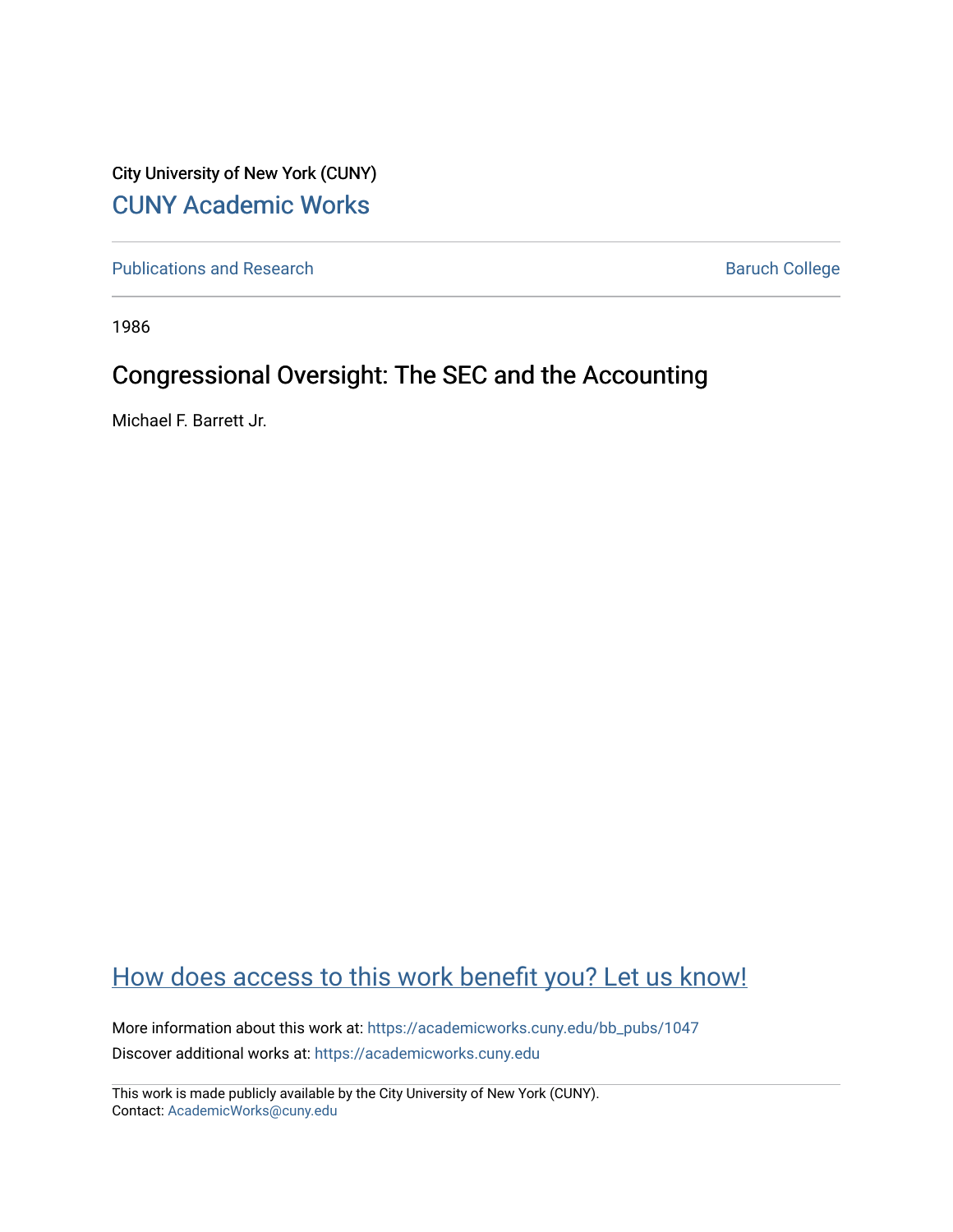

# **CONGRESSIONAL OVERSIGHT: THE SEC AND THE ACCOUNTING PROFESSION**

**by**

**Michael F. Barrett, Jr. Chief Counsel and Staff Director Subcommittee on Oversight and Investigations Committee on Energy and Commerce United States House of Representatives March 18, 1986**

On March 29, 1933, President Roosevelt sent a message to Congress recommending legislation for the Federal supervision of traffic in investment securities in interstate commerce. In so doing, the President observed:

This proposal adds to the ancient rule of caveat emptor, the further doctrine "let the seller also beware." It puts the burden of telling the whole truth on the seller. It should give impetus to honest dealing in securities and thereby bring back public confidence.

The Rayburn-Fletcher Securities Bill, known in common parlance as the Securities Act of 1933, was signed into law on May 27, 1933. That statute continues today to impose by law some elementary standards of right and wrong. Then, as now, events have made it abundantly clear that the merchandising of securities really involves trafficking in the economic and social welfare of the country. This enterprise demands the utmost good faith and fair dealing on the part of those engaged in it. If the country is to flourish, capital must be invested in American enterprise. But those who seek to draw upon other people's money must be totally candid in disclosing the facts on which the investor's judgment is asked.

To that end, the securities laws require the publicity necessary for sound investment. Public disclosure is. of course, no insurance against errors of judgment. That is a function no government can perform. It does, however, give assurance that, within the limits of its powers, the Federal Government will insist upon full and fair disclosure of the facts essential to informed judgment and will, I hope, enforce the letter of the law

Without such an ethical foundation, the liquidity and strength of our capital markets, and therefore our economic well-being, cannot be sustained.

Rules X and XI of the Rules of the House of Representatives assign to the Energy and Commerce Committee responsibility for the Federal securities laws and, therefore, the Securities and Exchange Commission., The Committee and its Subcommittee on Oversight and Investigations are charged with reviewing "on a continuing basis" the application, administration, execution, and effectiveness of those laws, and the reorganization and operation of the SEC. Such oversight enables us to determine whether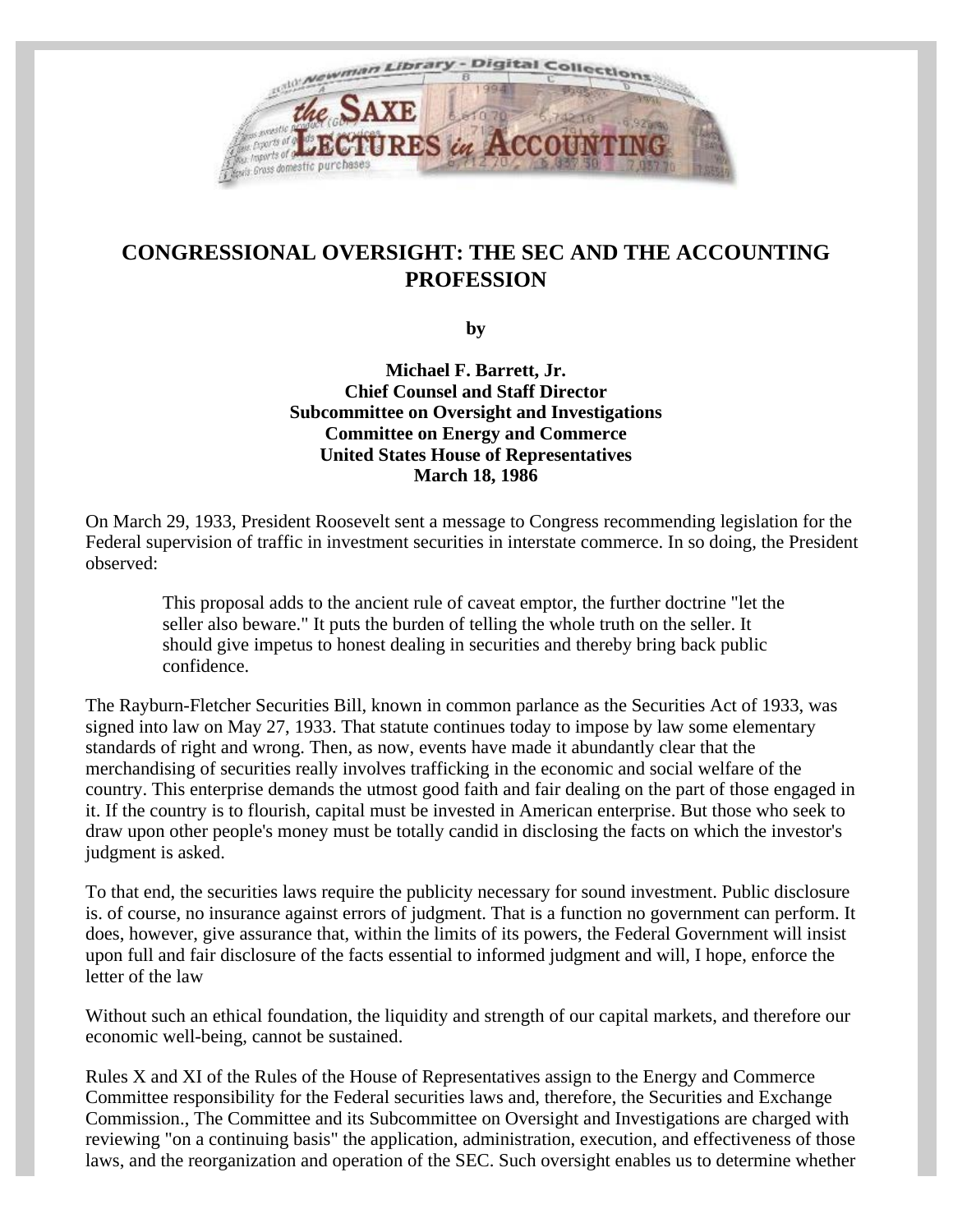those laws and programs are being implemented and being carried out in accordance with the intent of Congress and the public interest, and whether they should be continued, altered or eliminated.

The Oversight Subcommittee has continuously monitored how the Federal securities laws are being implemented, including the provisions requiring financial accounting reports and the material corporate disclosures mandated by the Securities Exchange Act of 1934 and the Foreign Corrupt Practices Act. The inquiry into the accounting profession we have conducted over the past 18 months is, in part, a result of our concern that the disclosure system work for the benefit of us all.

The theme of tonight's lecture is Congressional oversight of the Securities and Exchange Commission and the accounting profession.

Perhaps the thorniest issue underlying the debate over adopting the Federal securities laws was the role of the commission in overseeing financial reporting. The period leading up to the 1929 Crash was marked, not so much by incomplete financial data, as by deliberately misleading data. Only a Federal Czar of Accounting -- the promulgator of all accounting wisdom and principles -- could prevent, it was argued, a return to the manipulation and fraud of that prior era. The model established by the Interstate Commerce Commission really an elaborate bookkeeping system -was rejected as overly restrictive and not necessarily informative. The structure finally agreed upon, and set forth in the securities laws, is a regulatory system that combines an independent Federal a SEC-- with agency -- the SEC — with broad statutory powers and private audit firms which must meet rigorous standards under the SEC's supervision.

For over 50 years that system has worked, sometimes well, and sometimes not so well. But because of its built-in flexibility, our financial reporting system in the United States is the best in the world. An additional keystone in the Federal securities laws is the clearly established right to sue. Whereas the ability to recover damages when misled by fraudulent financial statements was severely limited before 1933, that ability is now quite extensive.

Because of the spate of successful, expensive and highly publicized lawsuits against audit firms and public confusion over the existence of financial problems that often were not disclosed until the day a corporation failed to meet its obligations or went bankrupt, the Committee announced its accounting investigation in the summer of 1984. We commenced the actual hearings in February 1985, and have continued on a seriatim basis up to the present.

The first rule of oversight is to find out what is going on. Before trying to reach any conclusions, it is essential to get the facts. Congress sets policy through legislation and it evaluates those policies through oversight. As part of that process, we look at individual problem cases where the system has apparently -- or obviously -- failed, as in ESM and Beverly Hills Savings and Loan, or in the creative bookkeeping of defense contractors such as General Dynamics and Pratt & Whitney. From that endeavor, we seek to determine what, if any, improvements the system may need.

Sometimes, we hope that oversight by itself can have a salutary result on the individual situations into which we inquire. The best of all worlds would have the accounting profession -- of its own motion -improve audit integrity. However, the financial reporting and regulatory system established by Congress empowers and obligates the SEC, and ultimately the Congress, to assure that the public is protected by whatever means are appropriate.

In performing oversight, we must be selective, so that we can develop the most extensive case studies possible. We do not approach investigations on a scatter-shot basis, for this would serve neither the Congress nor the subjects of the investigation. Clearly, we are not able to investigate every single allegation or problem brought to our attention, so we must direct our attention to those cases that illustrate problems which may affect the entire financial reporting system.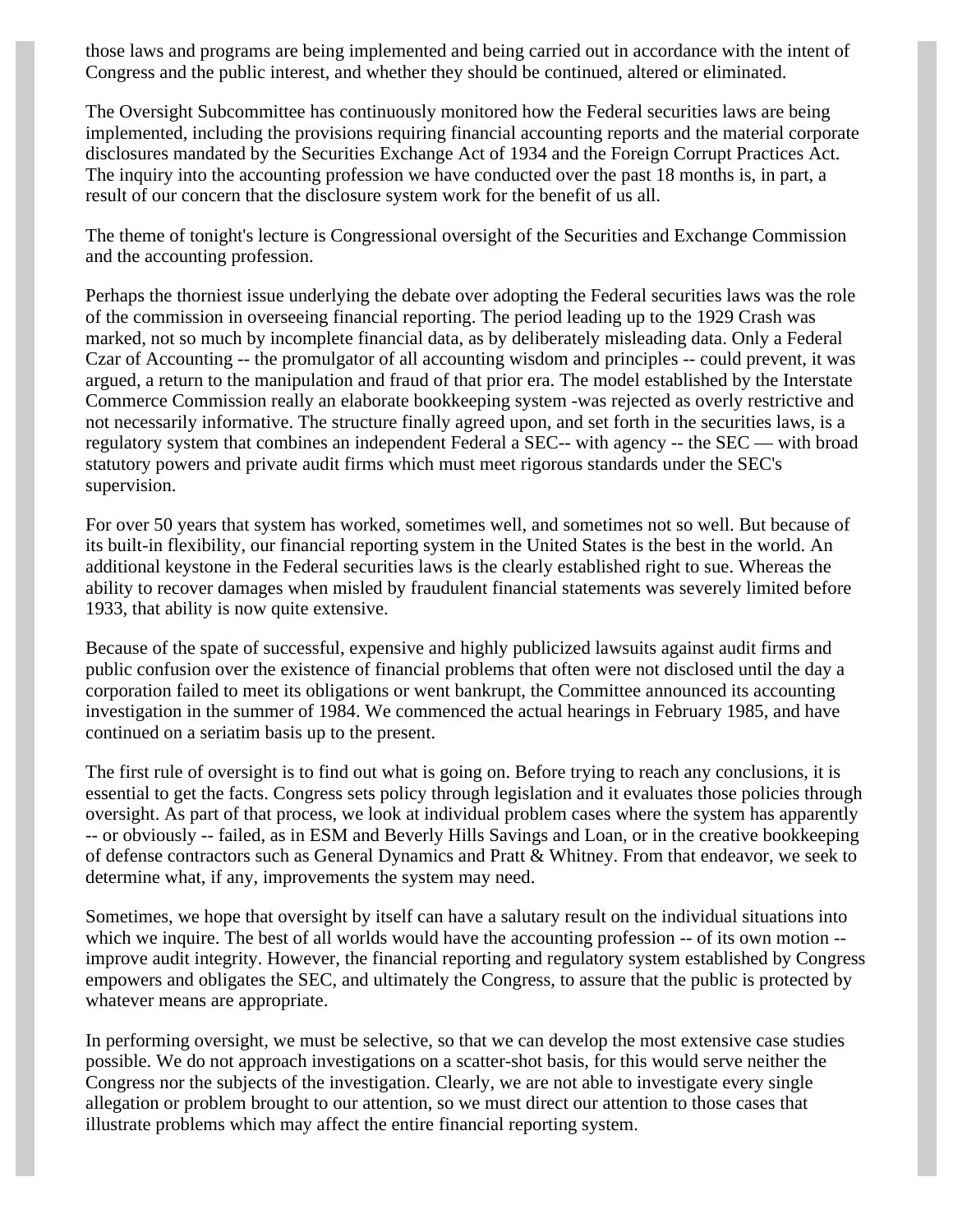## **Defense Contractor Reporting**

So far in its inquiry, the Subcommittee has learned a number of curious things. Financial reporting by defense contractors is essentially manipulative. It is timed to massage earnings so that underlying weaknesses in a company or groups of companies can be concealed. It promotes an unhealthy symbiosis between Defense Department auditors and the accounting profession where each group relies on the other, and the latter is frequently retained by the former. Proper cost accounting is distorted by a process permitted by the Defense Department that encourages inflating costs and, therefore, earnings through subcontractors and dummy corporations which trade goods and services back and forth until the original source becomes unidentifiable.

General Dynamics, one of our nation's leading defense contractors, is a good (but not the only) example of some of the problems with financial reporting in the defense industry. Mr. Takis Veliotis was a senior corporate executive for General Dynamics who fled to his native Greece to escape prosecution for taking kickbacks while at the company. When we interviewed him in Athens, Mr. Veliotis produced copies of essentially three sets of corporate records that he had placed in safekeeping for just such an eventuality.

The first set was the usual SEC-type of information, and the second set was the data General Dynamics supplied to the Navy Department showing stages of completion for submarines, including dates of completion and hours of labor being expended. However, the third set was the most interesting. That set, for the company's internal use, showed what the corporate executives projected the second set should actually look like.

Mr. Veliotis also produced evidence strongly tending to corroborate his allegation that the company deliberately issued a false and misleading press release, directly contradicting the internal financial data, in order to support the price of the company's stock.

When the Subcommittee sent auditors from the General Accounting Office to General Dynamics Electric Boat shipyard to audit the records on the submarine contract, the company demonstrated its complete cooperation with the Subcommittee by turning off the heat in the office assigned to the auditors. I received an anguished telephone call from one of them who lamented that his ballpoint pen would not write at 35 degrees. Other similarly harassing tactics dogged those auditors during the course of their work for the Sub-committee

Subcommittee auditors working in the St. Louis headquarters of General Dynamics uncovered dog kenneling expenses and country club dues being charged to the US. taxpayer. The improper allocation of overhead and other expenses among the many contracts any large defense contractor has with the government is virtually undetectable. The thousands of government auditors reviewing defense contracts are estopped from going beyond the four corners of the specific contract then being reviewed. Indeed, the Defense Contract Audit Agency personnel who worked with us on the General Dynamics review could barely suppress their elation at being granted access to the more than far forty-four boxes of financial records the SEC had compiled during the course of its own conclusive investigation of the company.

This event signaled to the Subcommittee that we are going to have to call on a corporation's outside auditors to do more in-depth reviews because they seem to be the only ones routinely capable of viewing contractors' activities in their entirety. Someone outside the system has to help stop \$700 hammers and \$600 toilet seats from being charged to the taxpayer.

We are continually regaled with tales of improprieties in the Defense accounting system. Take, for example, booking the costs of a wooden ship deck when the trees have not yet been felled because early booking of these costs allows progress payments to be made. The contractor can then divert the cash received to any interim purpose. In effect, the government advances the company an interest-free loan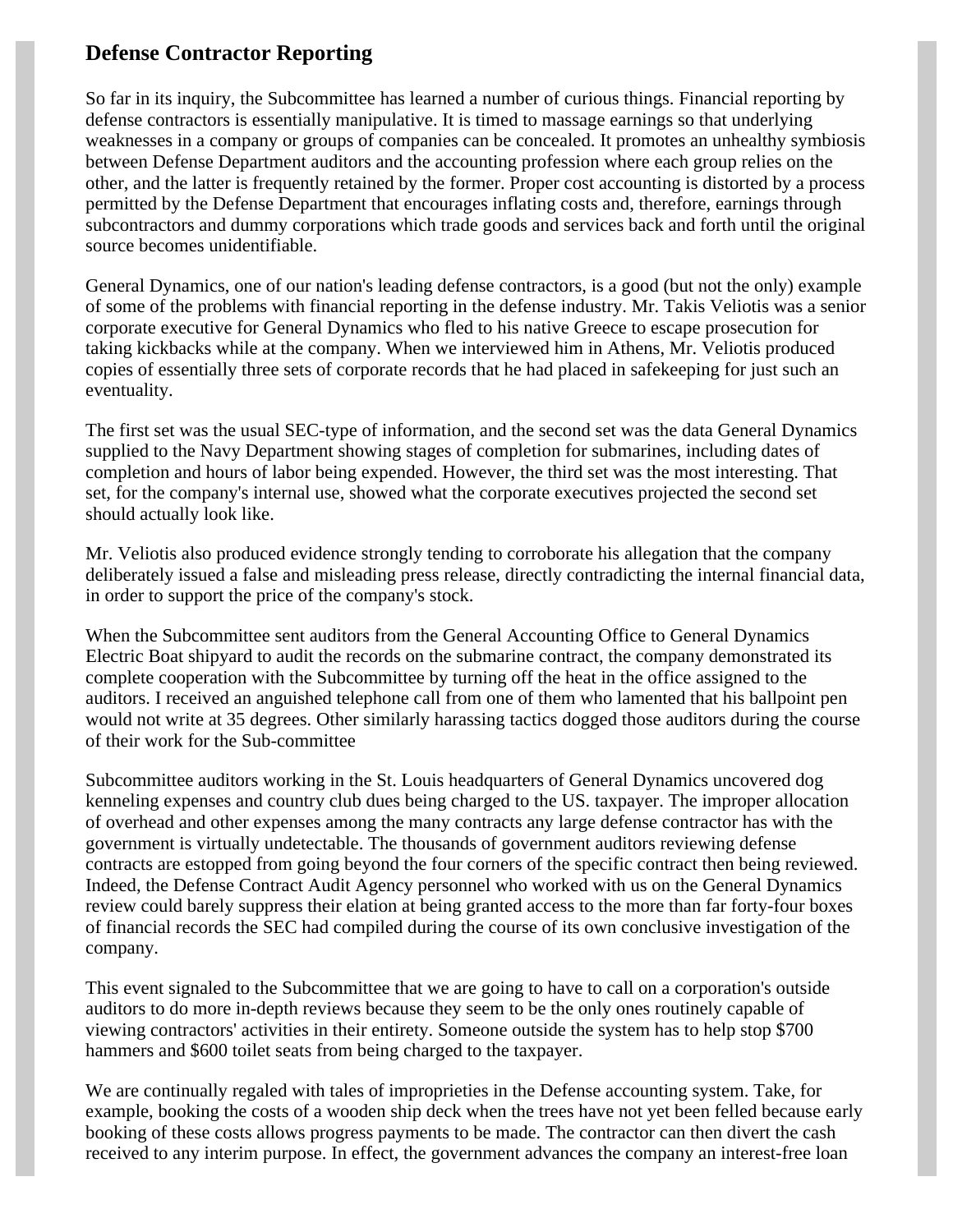and inflates its own costs by permitting a profit on that booked, but not incurred, cost. When we ask why a replacement vehicle for the JEEP can cost as much as \$40,000, we are led to believe that, in some part, creative bookkeeping is a factor.

One problem area the Subcommittee is now facing is the increased use of national security classification of programs. This, at least as an ancillary result, conceals the true costs of programs and the potential impact on the earnings of the contractors. Data is now being made so secret that no one can perform a proper audit -- not only the outside accountants but even Defense Department auditors and inspectors.

But, if no one can audit, how can any auditor affix an unqualified opinion to the financial statement? Initial discussions with members of the accounting profession have led me to suspect that an opinion without qualification as to any limitations on the firm's review of certain programs, even those imposed by the Defense Department, is dangerous and unacceptable. We intend to explore this further.

#### **Regulatory Financial Reporting**

Early on in our inquiry, the Subcommittee asked the General Accounting Office to review the financial reporting requirements of Federal agencies other than the Securities and Exchange Commission. The GAO reported back that, in addition to the SEC , there are nineteen Federal agencies which promulgate accounting and auditing standards and practices. And this does not include any Defense Department agencies. The largest single area, we learned, in which the Federal government promulgates accounting rules and regulations is in banking, so this became the focus of our review during the course of our first several hearings.

The Subcommittee found that regulatory accounting for banks and savings and loan institutions has been intentionally designed by Federal agencies to deceive as to the true state or condition of those industries. The regulators find this convenient because the poor economic health of the industry implies a poor performance by the regulator. The institutions find this convenient because they hope that, given a little more time, they can work out their problems and, of course, if they are wrong they can always be bailed out.

As much as ten years ago, some very large banks with substantial exposure in the event of default by major borrowers in Latin America arrogantly (and correctly) asserted that the Federal government cannot let them go under. This dubious and dangerous trend has now spread to the banks with major exposure in the troubled energy and agriculture sectors.

The accounting profession, which is supposed to be independent, has aided this process by establishing reporting rules which do not require-these banks to face up to the losses incurred in their loan portfolios. For its part, the SEC has simply watched and approved the actions taken by the banks and their accountants.

The conflict between the Federal Deposit Insurance Corporation and the Federal Home Loan Bank Board in the reporting of identical forms of transactions is confusing and can be misleading. The Subcommittee, in looking at the Bank Board, heard testimony about the conversion of debts to assets by the stroke of a regulatory pen. This prompted Chairman Dingell to observe that when he was younger and owed more, he was richer and that as he grew older he became poorer as he paid off his debts. The obvious error of paper wealth in the face of mounting earnings shortfalls is not lost on the general public, even if it is lost on the regulators.

In the Great Depression years of 1931 and 1932, a business was made out of accepting other people's debts. The Federal Home Loan Bank Board is now busily recreating this "Acceptance World" with its Federal Asset Disposition Association program. The debts of ailing institutions are transferred to a new creature, and by this transference somehow financial health is created. But, like the Phoenix rescue program before it, this new shell game brings with it the same virulence. Nothing has been done to cure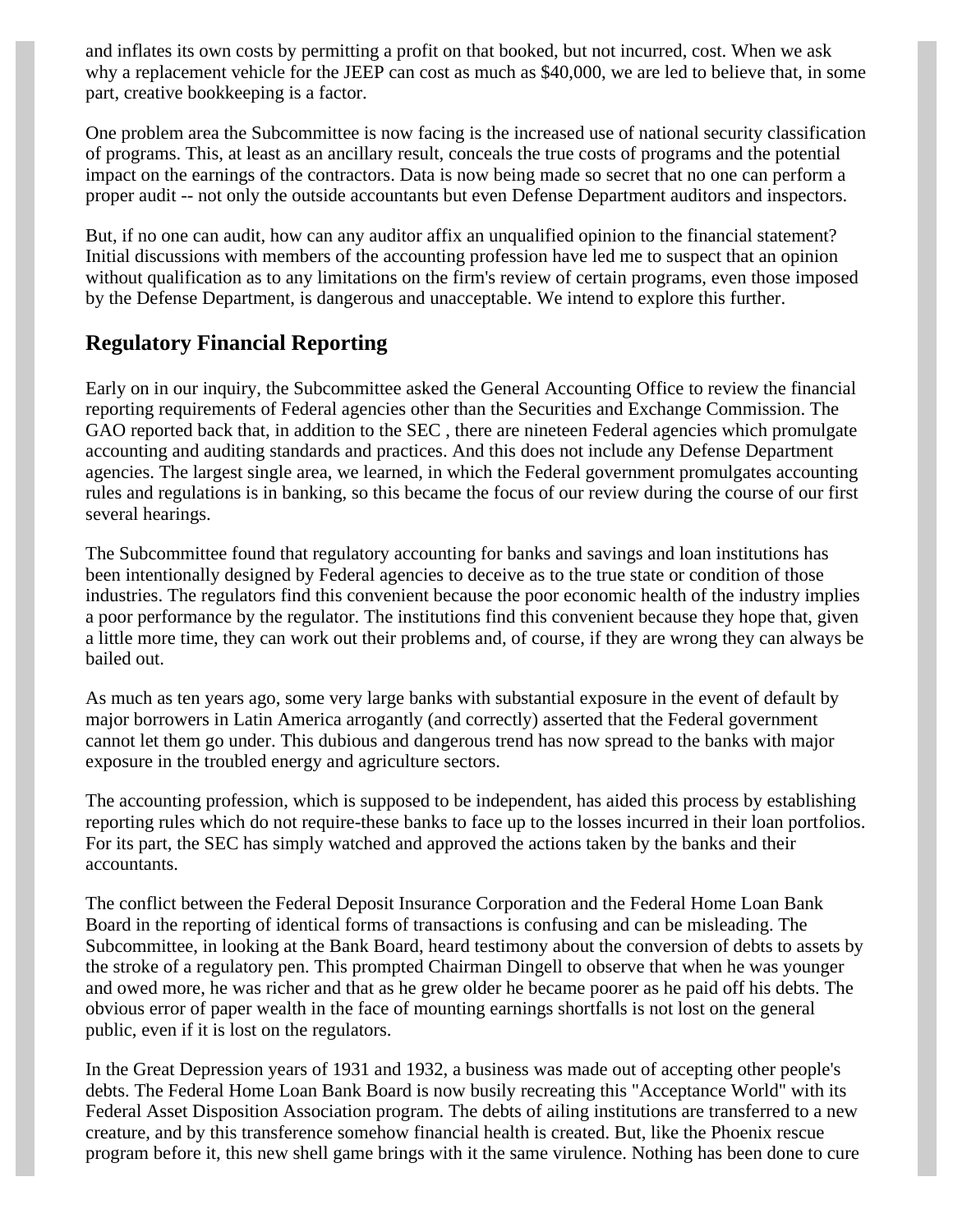the underlying illness, only to treat or conceal the superficial symptoms.

In the beginning of this decade, when soaring interest and inflation rates were eroding the earnings of savings and loans, a shift began in the nature of the business. Institutions -- Beverly Hills Savings and Loan, for example — changed the basic nature of their business from making loans to developing real estate. Instead of being the conservative business investors expected, many savings and loans shifted into "go-go" speculators gambling on rising land values.

Well, the bubble burst and so did many institutions. The Federal regulators who had encouraged the speculative frenzy are now having to finance the rescues and the bailouts and the deposit guarantees, but they do not have enough real money to fix things. Instead, they are using more gimmicks to inflate net worth artificially and postpone today's problems until some indefinite future when things will somehow be better.

Where were the auditors when this fundamental business change occurred? Is it enough to say, "well the Federal and State regulators said it was OK?" The auditors are the only ones with any assets left, and they are the ones being sued. Audit firms are now being much more careful in issuing audit opinions on financial institutions. However, it appears from our hearings that the present system was not able to meet the challenges of financial deregulation until the present crisis caused great harm -both to the public and the auditing firms themselves.

#### **Consulting Services**

In July, the Subcommittee sent a questionnaire, modeled closely after the SEC's Form 10K, to the 16 largest accounting firms in the nation. The responses were in no case complete but in some instances were at least informative. The questionnaire was specifically designed to elicit information about management advisory services -MAS. These services carry with them the inherent peril of conflicts of interests when the MAS provider is also the auditor. One large firm has over 100 clients for which the income from the MAS services exceeds the income from the audit services. It has another 100 plus clients whose MAS billings are at least 60 percent of the audit fees. The Subcommittee will be exploring this area in the remaining months of this session of Congress.

The Subcommittee will also be filling in many other of the blanks in the questionnaire responses.

## **Criminal Cases**

One matter of curiosity noted by the Subcommittee has been the absence of criminal cases urged by the SEC for criminally false financial statements. In prior years, we saw the National Student Marketing and Four Seasons cases, but nothing lately. Does that mean reporting is more honest or accurate? Or that the auditors are catching more? Or that the SEC is not bringing cases? I suspect the last is the reason.

Should we not question the role of the auditors in the instances of Saxon Industries or Baldwin-United? I think so, but so far, this is the minority view. The Subcommittee has directed a GAO review of the Commission's Enforcement Division as part of an overall evaluation of the Commission's effectiveness. The absence of criminal cases will be one point under consideration.

What has the Subcommittee accomplished in the last 18 months? What will it do before it ends its inquiry? Will there be new legislation? Are regulatory changes going to be considered? Other questions will follow, so I hope to anticipate at least a few and provide some answers.

The Subcommittee held substantial hearings on the ESM failure in Florida with its ramifications for the state-insured savings and loan industry in Ohio. In that instance, you will recall, the unregulated government securities dealer -- ESM -- was able to conceal its financial problems with the help of a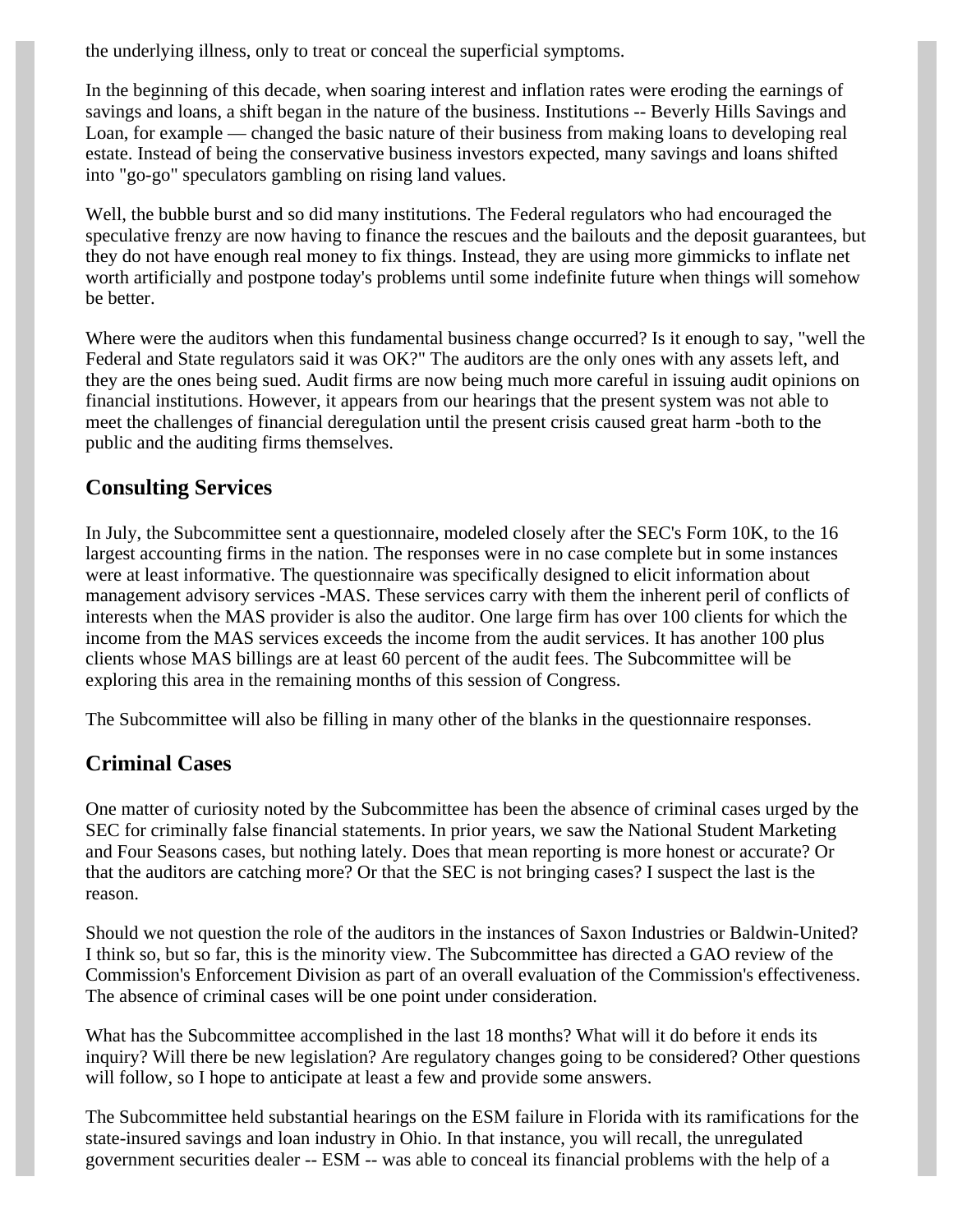partner with the dealer's outside auditor. Legislation has passed the House — H.R. 2032 -- and is now awaiting Senate action.

That legislation will provide regulation in an area previously unregulated — government securities dealers -- and, by that process, extend audit controls to those dealers. Specifically, it would authorize requiring financial statements to be certified by an independent public accountant. In the meantime, the profession moved quickly to require second partner reviews in these and related situations. Second partner reviews are, of course, required for the normal SEC-type audit. Clearly, our hearing testimony from the Trustee in Bankruptcy and the auditing firm (which was equally duped by its partner) helped move these changes.

The Treadway Commission is a signal that other changes are coming. The profession has been telling the public what it should want, but the public is saying we want something else. The public expects the auditors to look for fraud and to report their findings. It is not enough to say an audit is not designed to find fraud. The auditors must make sure they have taken reasonable steps to find it. And when they do find fraudulent activities, it is not enough simply to report such findings only to corporate managers and directors.

The profession has attempted to use the caveat in its opinion "in accordance with generally accepted accounting principles" as words of limitation, but the public is insisting that the operative words are "present fairly." We suspect that when the Treadway Commission is done, the public's expectations will be proved right.

As an accomplishment, the Subcommittee can also point to the requirement by the FASB that goodwill be written down when a troubled financial institution is bailed out by a Federal agency takeover. On November 7, 1985, two Important events occurred. Professor Briloff, in testimony before our Subcommittee, exposed the desperate straits in which the savings and loan industry was floundering. At the same time, and because of the Professor's pressure and ours, the Emerging Issues Task Force of the FASB was meeting to consider requiring the write-down of assets to fair market value and the elimination of goodwill when a Federal takeover occurred.

The case of Beverly Hills Savings and Loan is a good example of what this change will signify. After considerable argument with the Subcommittee about the value of Beverly Hills' assets after its bailout, the Federal Home Loan Bank Board's resistance collapsed and the institution's negative net worth was disclosed. Losses that were projected not to exceed \$150 million have now become \$415 million -nearly three times the earlier estimates. Of that total, \$130 million represented loss on revaluation of assets to fair values and another \$140 million represented bad loans, mostly on real estate.

## **Objectives**

The Subcommittee intends to push the SEC, be it willingly or unwillingly, to assume its proper leadership role in promulgating the financial reporting

standards for all publicly-held companies. including those regulated by other Federal agencies. Whatever utility regulatory accounting may have for regulators with a statutory responsibility, it is today the antithesis of the original purpose of the legislation recommended by President Roosevelt. To help in achieving this end, the Subcommittee is drafting a report that will recommend mend repeal of the exemptions from the Federal securities laws presently enjoyed by banking institutions.

The Subcommittee will review the results of the Treadway Commission. It will watch the SEC to see that it exercises the authority it now has to override regulatory accounting. We are working on a number of recommended regulatory proposals for improvement in the defense contractor area.

#### **Conclusion**